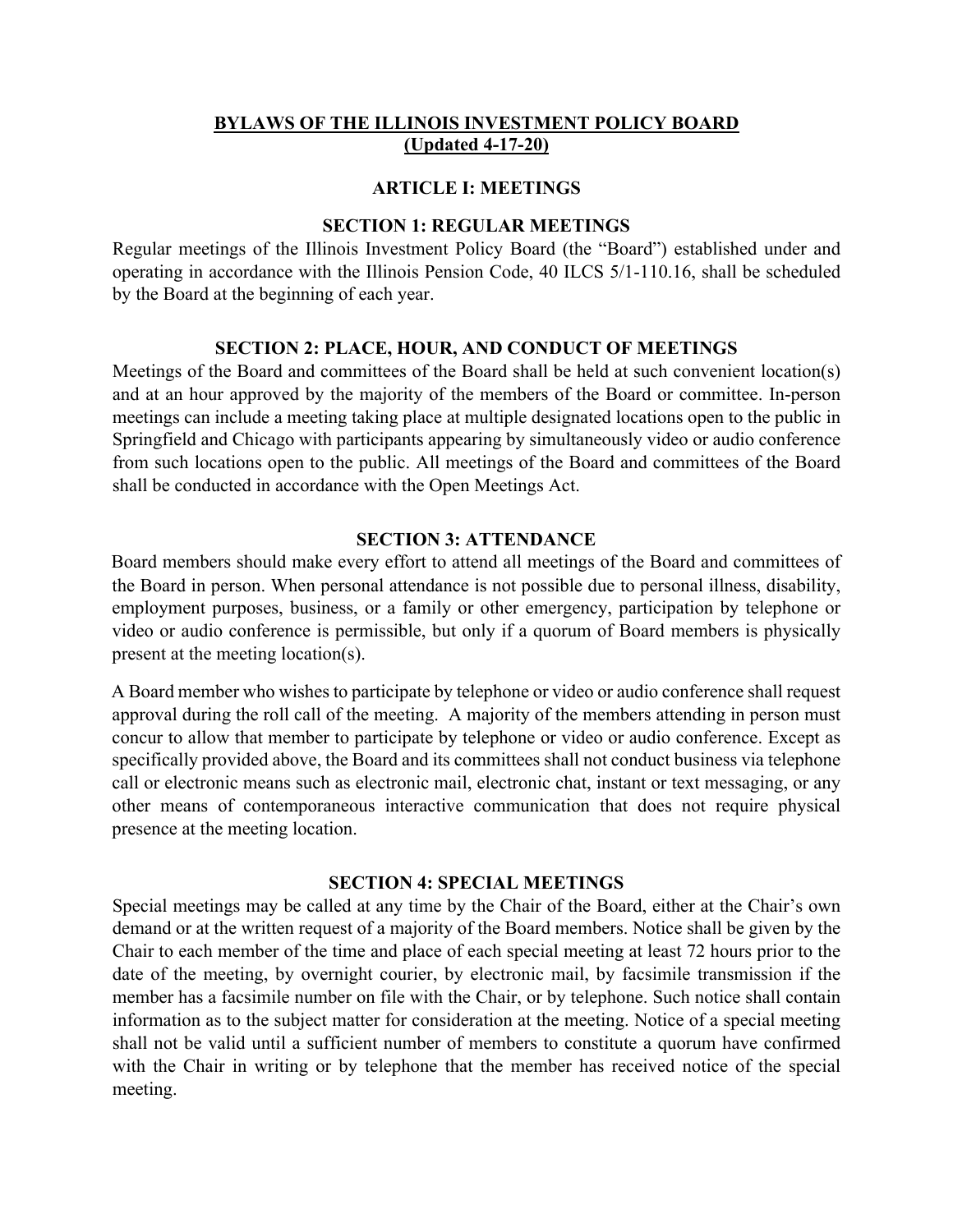### **SECTION 5: QUORUM**

A majority of the members presently serving on the Board shall constitute a quorum for the transaction of business at any official meeting.

## **SECTION 6: VOTING**

Each Board member shall have one vote on any question coming before the Board during any regular or special meeting which he or she attends in person. Members who participate by telephone or video or audio conference are not entitled to vote except and only at special meetings called in accordance with Article I Section 4 of these Bylaws. Concurring votes by a majority of the members presently serving on the Board shall be necessary for the adoption of any resolution or action by the Board. A tie vote fails.

## **SECTION 7: ROLL CALLS**

On any resolution or action by the Board, the vote of each Board member present shall be recorded in the minutes of the meeting.

# **SECTION 8: RECORD OF PROCEEDINGS**

The Board and its Committees shall keep written minutes of all proceedings, whether open or closed, in which shall be recorded the date, time, and place of the meeting, whether each Board member was physically present, participated by telephone or video or audio conference, or was absent, a summary of all matters discussed, and a record of any votes taken. Board proceedings shall be transcribed into written minutes, which shall be submitted to the Board for approval at the next meeting.

The Chair shall ensure that a draft of minutes of the previous meeting and materials for each meeting are forwarded to all Board members on a timely basis, generally at least 10 days prior to the meeting date.

Executive sessions shall be recorded by audio medium. Audio recordings of executive sessions shall be retained no less than 18 months after completion of the executive session, and may be destroyed only after the Board has approved written minutes of the executive session and has approved destruction of the particular audio recording.

# **SECTION 9: BOARD MEMBER CONCERNS**

At the end of each Board or committee meeting agenda, a block of time for Board member concerns will be allocated.

# **SECTION 10: PUBLIC COMMENT**

The Board is committed to hearing from and listening to interested parties. Public comment at meetings is particularly welcome subject to the following:

1. Public comment shall be the first agenda item after the call to order and roll call.